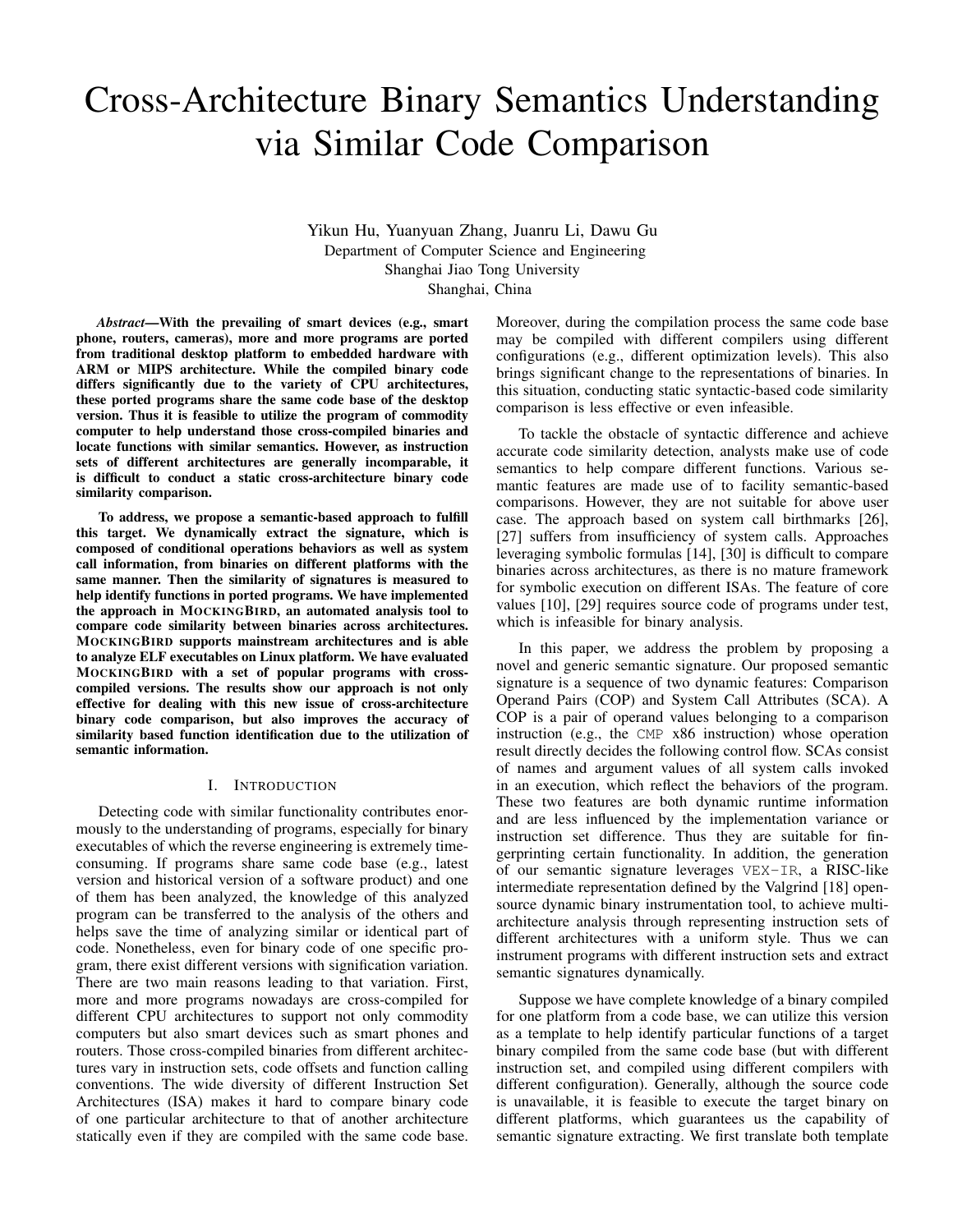binary and target binary into VEX-IR and use Valgrind to instrument those executables. These two executables are then executed by given exactly the same input and executions are monitored by our instrumentation module, which is responsible for extracting COPs and SCAs. The extracted runtime information and the translated IR are finally analyzed to generate normalized semantic signatures for each function. With the generated signatures, we can compare the code similarity between template binary and target binary by calculating the distance of function signature sequence, and detect the most similar function pairs. In this way, we are able to locate the corresponding functions in target binary with the prior knowledge of the functions in template binary and therefore decrease the cost of unnecessary analysis.

We have built a prototype system called MOCKINGBIRD to fulfill the mentioned code similarity detection automatically. To show the effectiveness, we evaluate MOCKINGBIRD with 10 different utilities including Internet downloader, data compressor, code interpreter, e-mail client, and file format converter. These utilities are all cross-compiled to different architectures and are compiled with variant compiling configurations to generate multiple versions. MOCKINGBIRD is able to monitor their executions, extract semantics signatures and compare the code similarity, producing accurate matching results. Compared to the results in [19], which only achieves a 32.1% accuracy rate for the comparison between *OpenSSL* binaries for ARM and MIPS , our tool gives an accuracy rate of 82.1% when identifying *OpenSSL* relevant functions. While the accuracy rate of BLEX [6], another tool that employs the *blanket execution* technique, is 64% when it functions as a search engine, MOCKINGBIRD produces an average accuracy rate of 78.47%. These results indicate that our approach is promising on cross-architecture code similarity detection.

In summary, the contributions of this work are as follows:

- We propose a generic approach to handle binaries compiled for various architectures and fulfill code similarity detection. Our approach addresses the instruction set diversity through adopting VEX-IR and semantic signatures based analysis, which is suitable for searching similar functions among not only crosscompiled programs but also those with difference compilation configurations.
- We define a fine-grained semantic signature for function-level similarity detection. To improve the generality, we further introduce a series of techniques including *Pointer abstraction*, *Canary removal*, *Boundary unifying*, and *Loop compression* to normalize signatures and thus make our comparison more adaptive.
- We implement MOCKINGBIRD reverse engineering tool to support program analysis and code comparison across three mainstream architectures (IA-32, ARM and MIPS). Our evaluation on daily use utilities shows that our approach not only improves the average accuracy for common application scenarios, but also provides analyst a new methodology on cross-architecture program analysis.

## II. APPROACH

In this section, we introduce our approach to understand semantics of particular binary function by similar code comparison. Suppose we have understood the semantics of functions in a binary (the template binary). To understand particular functions of other binaries (the target binary) compiled from the same code base but possibly for other architectures and with different compiling configurations, we compare the target binary to the template to locate functions of similar semantics. The comparison mainly relies on our proposed semantic signatures (Section II-A), and starts from providing the template and target binaries with the same input to extract semantic signature for each function executed (Section II-B). Then, the extracted signatures are normalized considering the semantic differences resulted from architectures and compiling configurations (Section II-C). Afterwards, signatures of target functions are compared to those of template functions, and similarity scores are calculated (Section II-D). Finally, we obtain a list of scores for every target function, and the pair of functions with the highest score is treated as a match.

# *A. Semantic Signatures*

We mainly define the semantic signature with the concepts of COP and SCA. At the assembly level, a COP is the value pair of operands of the comparison instruction, which introduces condition test in an execution and decides the jump target of following branch instruction. For instance, the corresponding IA-32 code in Table I for Line 2 of Figure I is cmp [ebp+arg\_0], 0, and the value of those two operands (*[ebp+arg 0]* and *0*) is defined as a COP. These two values are compared by the CMP instruction, and the result of comparison decides whether the conditional jump (to *loc 804848A*) in the following JLE instruction is employed.

Comparison instructions convert control dependencies into data dependencies. When semantic-similar functions are executed with the same input, the possibility that observed behaviors are similar is high [6]. In our cases, if two binaries compiled from the same code base show equal behaviors with the same input, the similarity are reflected by comparisons in those two executions that decide control flows. Thus, we utilize COP sequence to detect similarity of dynamic behavior of program and collect COP sequence to help build semantic signatures. Take the code in Listing 1 as an example. If the value of parameter *num* is *5*, then for different assembly code compiled from the same source code in Table I, the extracted COP sequences are all *{(5, 0), (1, 0)}*.

In addition, our semantic signature contained SCA is composed of name and arguments of a system call invoked in an execution, which also indicates the semantics of that execution. Listing 2 presents the system calls related to function in Listing 1. Due to the *printf* function at Line 5 in Listing 1, *sys write* is invoked at Line 4, indicating that the program performed a write operation in that execution. And the corresponding SCA is represented as ("sys write", *Hash*("1, tag, 10")). Note that the second arguments of *sys write*, *0x4038000*, is the address of variable *num* and such data pointers may differ from each execution because of address randomization. Thus we normalize these pointer values as *tag* (which is detailed in Section II-C), hash the argument list of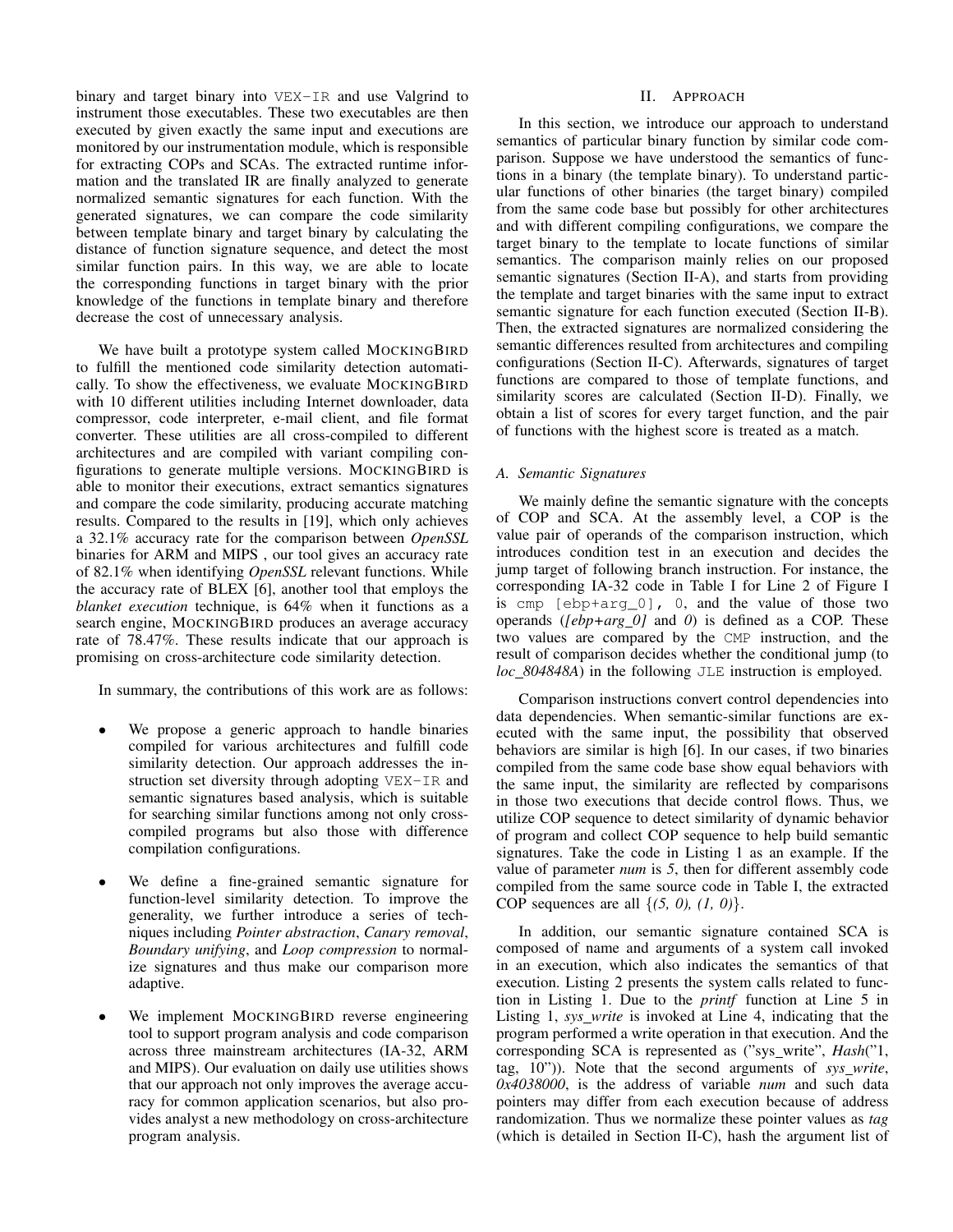|                  | $IA-32$                                                                                                                                                                                                                                                                                                                                                                                                                                                                                                   | <b>ARM</b>                                                                                                                                                                                                                                                                                                                                                                                                                                                                                                                                                                                                                                                                                                                      | <b>MIPS</b>                                                                                                                                                                                                                                                                                                                                                                                                                                                                                                                                                                                                                                                                                                                                                                                                                                                                                                    |
|------------------|-----------------------------------------------------------------------------------------------------------------------------------------------------------------------------------------------------------------------------------------------------------------------------------------------------------------------------------------------------------------------------------------------------------------------------------------------------------------------------------------------------------|---------------------------------------------------------------------------------------------------------------------------------------------------------------------------------------------------------------------------------------------------------------------------------------------------------------------------------------------------------------------------------------------------------------------------------------------------------------------------------------------------------------------------------------------------------------------------------------------------------------------------------------------------------------------------------------------------------------------------------|----------------------------------------------------------------------------------------------------------------------------------------------------------------------------------------------------------------------------------------------------------------------------------------------------------------------------------------------------------------------------------------------------------------------------------------------------------------------------------------------------------------------------------------------------------------------------------------------------------------------------------------------------------------------------------------------------------------------------------------------------------------------------------------------------------------------------------------------------------------------------------------------------------------|
| Assembly<br>Code | var C<br>$=$ dword ptr $-0$ Ch<br>$=$ dword ptr $8$<br>$arg_0$<br>ebp<br>push<br>ebp, esp<br>mov<br>esp, 28h<br>sub<br>$[ebp+arg_0], 0; COP$<br>cmp<br>1e<br>short loc 804848A<br>eax, [ebp+arg_0]<br>mov<br>$eax$ , 1<br>and<br>[ebp+var_C], eax<br>mov<br>$[ebp+var_C], 0; COP$<br>cmp<br>short loc_804848A<br>ήz<br>eax, [ebp+arq_0]<br>mov<br>$[esp+4]$ , eax<br>mov<br>dword ptr [esp], offset format<br>mov<br>call<br>printf<br>loc 804848A:<br>leave<br>retn<br>$t10 = LD1e: I32(t21)$ ; load num | $= -0 \times C$<br>var C<br>$var_4$<br>$=-4$<br>PUSH<br>$\{R7, LR\}$<br>SP, SP, $#0x10$<br><b>SUB</b><br>R7, SP, #0<br><b>ADD</b><br><b>STR</b><br>R0, [R7, #0x10+var_C]<br><b>LDR</b><br>R3, [R7, #0x10+var_C]<br>R3, #0; COP<br><b>CMP</b><br>loc 841C<br><b>BLE</b><br><b>LDR</b><br>R3, [R7, #0x10+var_C]<br>R3, R3, #1<br>AND.W<br><b>STR</b><br>R3, [R7,#0x10+var 4]<br>R3, [R7,#0x10+var 4]<br><b>LDR</b><br>R3, #0 ; COP<br><b>CMP</b><br>$loc_841C$<br><b>BEO</b><br><b>MOV</b><br>R3, #unk_84A4<br><b>MOV</b><br>RO, R3 ; format<br>R1, [R7,#0x10+var C]<br><b>LDR</b><br><b>BLX</b><br>printf<br>loc 841C<br>AND.W R7, R7, #0x10<br>SP, R7<br><b>MOV</b><br>POP<br>$\{R7, PC\}$<br>$t65 = LD1e: I32(t44)$ ; load num | $= -0x10$<br>$var$ 10<br>$=-8$<br>var 8<br>var 4<br>$=-4$<br>$= 0$<br>$arg_0$<br>addiu<br>$$sp, -0x28$<br>$\frac{1}{2}ra$ , 0x28+var_4(\$sp)<br><b>SW</b><br>$$fp, 0x28+var_8($ \$sp)<br><b>SW</b><br>\$fp, \$sp<br>move<br>$$a0, 0x28+arg_0($ \$fp)<br>$\texttt{SW}$<br>$$v0, 0x28+arg 0(Sfp)$$<br>1w<br>$$v0, loc_4006E0 # COP$<br>blez<br>\$at, \$zero<br>or<br>1w<br>$$v0, 0x28+arg 0(Sfp)$$<br>andi<br>Sv0, 1<br>$$v0, 0x28+var_10(Sfp)$$<br><b>SW</b><br>$$v0, 0x28+var_10(Sfp)$$<br>1w<br>$$v0, loc_4006E0 # COP$<br>begz<br>\$at, \$zero<br>or.<br>\$v0, unk 4008E0<br>1a<br>$$a0, $v0 \#$ format<br>move<br>$$a1, 0x28+arg_0($ \$fp)<br>1w<br>jail<br>printf<br>\$at, \$zero<br>or<br>loc 4006E0:<br>\$sp, \$fp<br>move<br>1w<br>$\frac{1}{2}ra$ , 0x28+var_4(\$sp)<br>1w<br>$$fp, 0x28+var_8($ \$sp)<br>addiu<br>\$sp, 0x28<br>jr<br>Sra<br>\$at, \$zero<br>or.<br>$t20 = LDle: I32(t18)$ ; load num |
| <b>VEX-IR</b>    | $t31 =$ CmpLE32S( $t10, 0x0:132$ ) ; COP<br>if $(t31)$ { PUT(68) = 0x804848A:I32 }<br>$t1 = And32(t10, 0x1:132)$<br>t25 = $CmpE032$ (t1, $0x0:132$ ) ; COP<br>if (t25) { $PUT(68) = 0x804848A:132$ }                                                                                                                                                                                                                                                                                                      | t 67 = CmpLE32S (t65, 0x0:132) ; COP<br>if $(t67)$ { PUT(68) = $0x841C:132$ }<br>$t7 = And32(t65, 0x1:132)$<br>t57 = $CmpE032(t7, 0x0:132)$ ; COP<br>if $(t57)$ { PUT $(68)$ = 0x841C:I32 }                                                                                                                                                                                                                                                                                                                                                                                                                                                                                                                                     | $t21 =$ CmpLE32S(t20,0x0:132) ; COP<br>if $(t21)$ { PUT(128) = 0x4006E0:I32 }<br>$t7 = And32(t6, 0x1:132)$<br>t15 = $CmpEQ32$ (t7, 0x0:132) ; COP<br>if (t15) { $PUT(128) = 0x4006E0:132$ }                                                                                                                                                                                                                                                                                                                                                                                                                                                                                                                                                                                                                                                                                                                    |

TABLE I: Assembly code of binaries of function in Listing 1 and corresponding IR

#### Listing 1: A function for printing positive odd number

```
1 void print_positive_odd(int num){<br>if (num > 0){
\begin{array}{c|c}\n2 \\
3\n\end{array} if (num > 0){<br>int flag =
\begin{array}{c|c}\n3 & \text{int flag} = \text{num } \& 1; \\
4 & \text{if (flag != 0)}\n\end{array}4 if (flag != 0)<br>5 if (flag != 0)5 printf("d\n\pi", num);<br>6 return;
\begin{bmatrix} 6 \\ 7 \end{bmatrix} return;
7 }
8 }
```
Listing 2: System call log for code in Listing 1 on IA-32

```
1 sys_read (0, 0x4037000, 1024)<br>sys_fstat64 (1, 0xbeb86da0)
                          sys_fstat64 (1, 0xbeb86da0)
\begin{array}{c|cc}\n 3 & \text{sys\_mmap2} & (0 \times 0, 4096, 3, 34, -1, 0) \\
 \hline\n 4 & \text{sws write} & (1, 0 \times 4038000, 10)\n \end{array}sys write (1, 0x4038000, 10)
```
each system call using simple string hash function, and form the SCA along with the name of the system call.

## *B. Signatures Extraction*

We extract COP from executed VEX-IR traces, which are obtained by instrumenting binaries. Because VEX-IR unifies assembly code for different architectures with uniform syntax, it becomes much easier to extract COP. As presented in Table I, at the assembly level, COPs of different architectures are expressed by distinct instructions. After the unification, they are all involved in comparison statements (CmpLE32S and CmpEQ32) of IR. We observe that COP is usually an operands pair of comparison statements: Cmp (integer comparison ) and Cmpf (float comparison). So we just emulate the execution with IR trace, and locate those comparison statements whose operands are potential COPs. They are finally recorded as COP once encountering control flow related statements whose operation depends on values of them.

Control flow related statements include *conditional exit* statement, *guard store* statement, *guard load* statement and *if then else* statement. *Conditional exit* statement appears as exit statement of an IR code block. Its format is:

if (*<guard>*) goto *<dst>*

where *guard* is a conditional expression. If it is true, the program jumps to address stored in *dst*, or executes the next statement sequentially if it is false. *Conditional exit* statement is translated from conditional jumps of assembly code, such as *jz* of IA-32, *beq* of MIPS, etc. In Table I, all control flow related statements are *conditional exit* statements, and for IR translated from IA-32 code,  $(t10, 0x0)$  is recorded as COP only when the followed *conditional exit* statement is executed, as the statement depends on  $t31$ , the operation result of ( $t10$ , 0x0).

The formats of *guard store* and *guard load* statements are:

$$
\begin{aligned}\n \text{if } & (\langle \textit{guard} \rangle) \text{ST}(\langle \textit{addr} \rangle) = \langle \textit{data} \rangle \\
 \text{if } & (\langle \textit{guard} \rangle) \text{ (LD } (\langle \textit{addr} \rangle) \text{ ) else } \langle \textit{alt} \rangle\n \end{aligned}
$$

where *guard* is a conditional expression as well. *addr* is the address to be written to or read from. *data* is the data to be stored, and *alt* is the value to be load if *guard* is false. Lastly, *if then else* statement is represented as: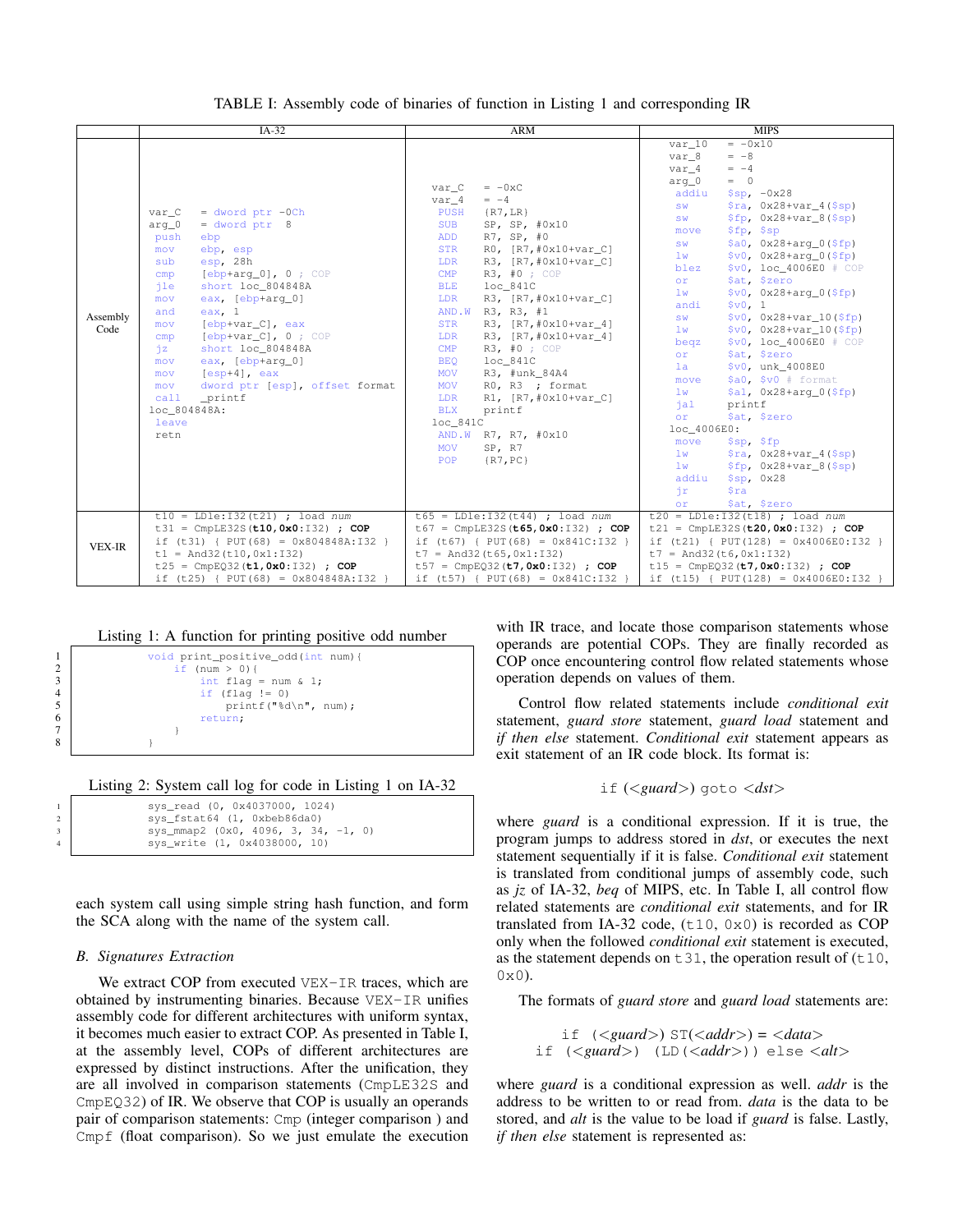ITE (*<cond>*, *<iftrue>*, *<iffalse>*)

The *iftrue* expression is performed if *cond* is true, or the *iffalse* expression is performed.

## *C. Normalization*

For the sake of accuracy and efficiency, we introduce strategies to normalize semantic signatures into a more general form to ease comparisons in the next step. On one hand, pointer values may differ from each execution because of address randomization and different architectures. Like address randomization, stack canary value is a security mechanism and such value is also unrelated to semantics. Besides, VEX-IR also introduces instructions of the same semantics but different representations. Thus, we need to normalize above cases to ensure accuracy of sequence comparisons. On the other hand, COPs introduced by loops may enlarge the size of signatures tremendously, to improve efficiency, we normalize COPs of a loop into a reduced form. Details of normalization strategies are as followed.

**Pointer Abstraction.** Pointer values appearing in COP commonly point to code in .text section or data in .data section of the executables. So we normalize values among intervals of above sections into tags, and equal values share the same tag. For example, Listing 3 presents a COP sequence with pointer values, which are extracted from the IA-32 architecture, and Listing 4 shows the sequence after the processing of pointer abstraction. Stack and heap addresses are normalized as well, because system call arguments may be variable addresses on the stack or heap.

| Listing 3: A COP Sequence with Pointer Values |  |  |  |  |  |
|-----------------------------------------------|--|--|--|--|--|
|-----------------------------------------------|--|--|--|--|--|

| 0x00000000 | $0 \times 08143c48$ |
|------------|---------------------|
| 0x00000000 | 0x08145400          |
| 0x00000000 | $0 \times 00000080$ |
| 0x00000000 | $0 \times 00000000$ |
| 0x00000000 | $0 \times 08145400$ |
| 0x00000000 | 0x00000100          |
| 0x00000000 | 0x08143c48          |
|            |                     |

| 0x00000000<br>0x00000000<br>0x00000000<br>0x00000000<br>0x00000000<br>0x00000000 | PTR 000000<br>PTR 000001<br>0x00000080<br>0x00000000<br>PTR 000001<br>0x00000100 |
|----------------------------------------------------------------------------------|----------------------------------------------------------------------------------|
| 0x00000000                                                                       | PTR 000000                                                                       |

**Canary Removal.** Canary values are checked before function returning. If a function ends with a branch that one target is a normal return and the other is unsuccessful termination, we recognize the code as canary checking and the last COP of the function is removed.

- **Boundary Unification.** VEX-IR simplifies comparisons into four kinds of operations: CmpEQ (equal), CmpNE (not equal), CmpLT (less than) and CmpLE (less or equal). While in some cases, CmpLT and CmpLE are equivalent. For example, CmpLT  $(t0, t)$  $0xA:I32$ ) and CmpLE(t0,  $0x9:I32$ ) are of the same semantics. So we unify all CmpLE operations to CmpLT by adding 1 to the second operand.
- **Loop Compression.** COP sequence of a loop is of a simple pattern. For example, Listing 5 is a sequence of loop, where one operand value is fixed (0x00000027) and the other one increased with the same step. In a signature sequence, if at least three continuous elements match the pattern, we treat them as COPs of a loop. We only record the first COP of the loop followed with the number of times for looping. So in the example, the sequence is then compressed into the form described in Listing 6.

#### Listing 5: A COP Sequence of A Loop

| $0 \times 00000001$ | $0 \times 00000027$ |  |
|---------------------|---------------------|--|
| $0 \times 00000002$ | 0x00000027          |  |
| $0 \times 00000003$ | 0x00000027          |  |
| 0x00000004          | $0 \times 00000027$ |  |
| $0 \times 00000005$ | $0 \times 00000027$ |  |
|                     |                     |  |

#### Listing 6: The COP Sequence After Loop Compression

| 0x00000001 | 0x00000027 |  |
|------------|------------|--|
| 0x00000005 | 0x00000005 |  |

#### *D. Sequence Similarity Comparison*

After the above two steps, we obtain a sequence of signature for each function. Then we match functions by computing the similarity of these sequences. With a template binary and a target binary, we compare each executed function of the template binary to those in the target binary, and finally gain a list of target functions sorted by the similarity scores to the template function. The most similar match is at rank 1.

There are numerous algorithms to compute similarity of sequences, such as *Levenshtein distance*, *Needleman-Wunsch algorithm*, *Longest Common Subsequence* (LCS), etc. We adopt LCS, because it requires no prior knowledge and have no limitations on the elements of sequences. In comparison, Levenshtein distance requires the definition of costs to insert, delete and modify elements, which are difficult to ensure suitable values for all cases. Needleman-Wunsch algorithm is used in bioinformatics to align protein or nucleotide sequences, which are composed of limited elements. But values of COPs and SCAs have no determined ranges. Besides, like Levenshtein distance, Needleman-Wunsch algorithm also requires to define the scores for match, mismatch and gap.

We compute their similarity of sequences *A* and *B* by Jaccard Index. The formula is as followed:

$$
J(A, B) = \frac{|A \cap B|}{|A \cup B|} = \frac{|A \cap B|}{|A| + |B| - |A \cap B|}
$$
 (1)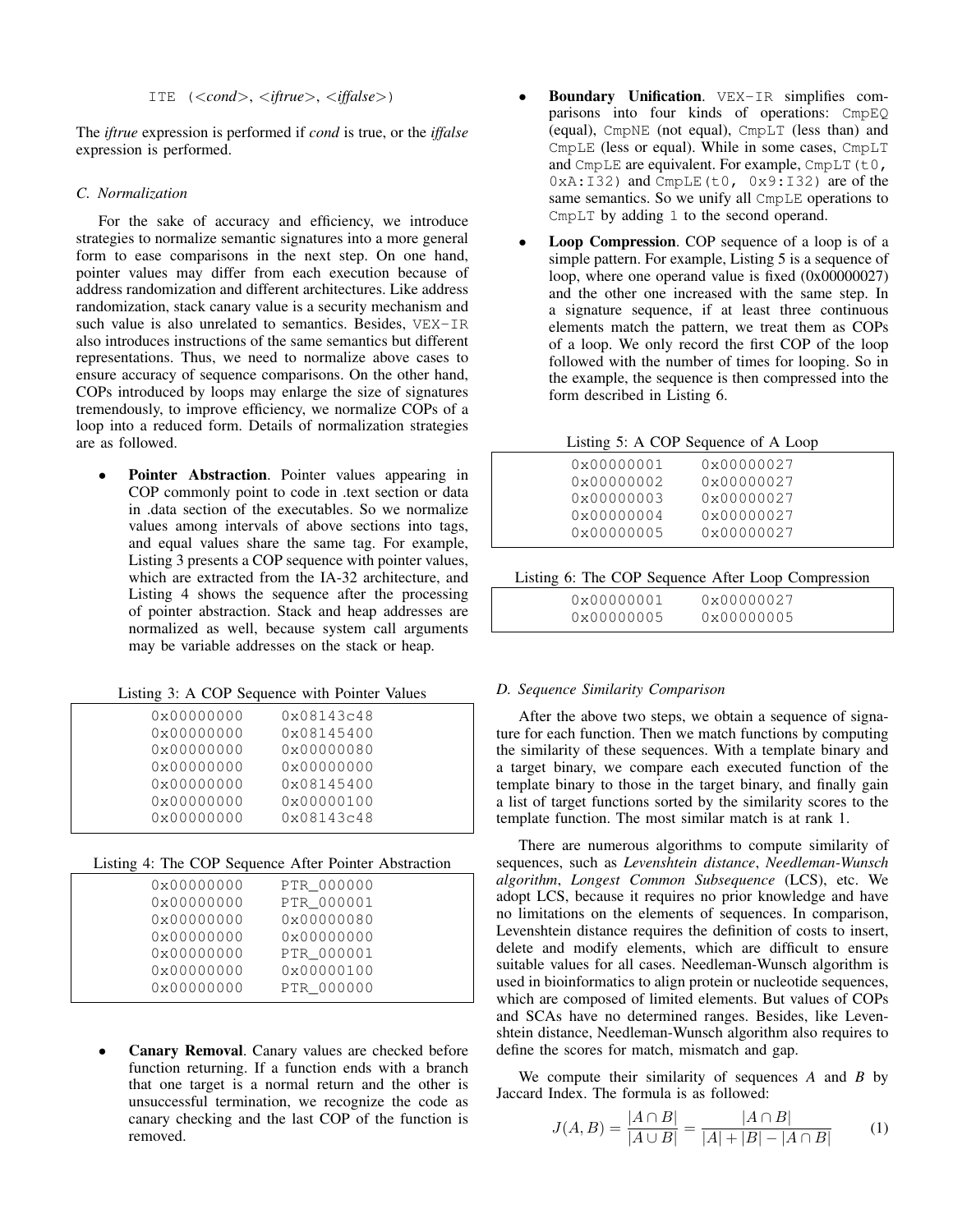Listing 7: Instrumented Assembly code of IA-32 from Table I

| 1              | ; memcpy (&mem_val, num_addr, 4)                 |
|----------------|--------------------------------------------------|
| $\mathfrak{D}$ | ; $print(f("t10=\frac{808x}{n", \text{mem val})$ |
| $\overline{3}$ | ; $print(f("t31=CmpLE(t10, 0x0) \n)n")$          |
| $\overline{4}$ | $cmp [ebp+arg_0], 0 ; COP$                       |
| 5              | ; $printf("if(t31) {PUT(68) = 0x804848A}{n")}$   |
| 6              | jle short loc_804848A                            |
| $\overline{7}$ | mov eax, [ebp+arq_0]                             |
| 8              | ; $print f("t1=And(t10, 0x1) \n\cdot n")$        |
| 9              | and eax, 1                                       |
| 10             | mov [ebp+var C], eax                             |
| 11             | ; $print(f("t25=CmpEO(t1, 0x0) \n)n")$           |
| 12             | $cmp [ebp+var_C], 0 ; COP$                       |
| 13             | ; $print("if(t25) {PUT(68) = 0x804848A} \n^"$    |
| 14             | iz short loc 804848A                             |
|                |                                                  |

Listing 8: IR trace of assembly code in Listing 7

| $\mathbf{1}$            | $t10 = num$ $val$                    |
|-------------------------|--------------------------------------|
| $\overline{c}$          | $t31 =$ CmpLE( $t10, 0x0$ ) // COP   |
| $\overline{\mathbf{3}}$ | $if(t31)$ {PUT (68) = 0x804848A}     |
| $\overline{4}$          | $t1 = And(t10, 0x1)$                 |
| 5                       | $t25 = CmpEO(t1, 0x0)$ // COP        |
| 6                       | if $(t25)$ {PUT $(68) = 0x804848A$ } |
|                         |                                      |

 $|A \cap B|$  represents the length of their LCS.  $|A|$ ,  $|B|$  is the length of sequence *A* and *B*, separately.

## III. IMPLEMENTATION

We implement our approach in a system named MOCKINGBIRD. Currently, MOCKINGBIRD supports comparisons between 32-bit Linux ELFs from three mainstream architectures: IA-32, ARM and MIPS.

#### *A. Function Information Extraction*

As our approach is at the function level, we leverage IDA Pro and IDAPython [3] to obtain the entry address of each function automatically. Then signatures are extracted according to those function ranges.

#### *B. Instrumentation*

We adopt Valgrind to implement the process of instrumentation. As we aim to gain the IR trace of one execution, the function of injected code is to output the corresponding IR of executed assembly code. For example, for IA-32 code in Table I, after instrumentation, the COP-related assembly code are presented in Listing 7, and injected code is described as comments. Then the IR trace is obtained as presented in Listing 8, where *num\_val* in Line 1 is the concrete value stored in address *num addr* in Line 1 of Listing 7.

For system calls, Valgrind provides the *–trace-syscalls* option, which enables the output of all system names and values of arguments. Listing 2 presents part of system call log for function in Listing 1 on IA-32.

#### *C. Signature Extraction & Signature Sequence Comparison*

Our signature extraction and signature sequence comparison are implemented in Python. MOCKINGBIRD extract COPs by emulating the execution with the IR trace to compute the values of COPs. The workflow of Valgrind is that it firstly translates binaries into IR, then instruments on IR, and finally converts instrumented IR into binaries to execute. IR is accessible only in the step of instrumentation, but during that time, COPs are symbols not concrete values. While Valgrind allows us to access values of registers and memory read/write at runtime. For example, Line 4 in Listing 7 reads the memory at address ebp+arg\_0, so in the injected code at Line 1, *num addr* is replaced with that address value by Valgrind at runtime, and the value is read and recorded in the IR trace as *num val* at Line 1 in Listing 8. Then with the IR trace, MOCKINGBIRD computes other variable values and extract COP. Meanwhile, MOCKINGBIRD extracts SCAs from the system call log produced by Valgrind as described in II.

Because lengths of signature sequences may exceed 10,000, In the sequence comparison step we adopt Hirschberg's Algorithm [9], of which the memory complexity is  $O(min(m, n))$ , to avoid running out memory when computing the LCS.

## *D. Optimization*

In this section, we introduce the optimization strategies adopted in MOCKINGBIRD. When profiling programs, the I/O operation is the performance bottleneck. Especially each binary instruction may have several corresponding IR statements. In some cases, the slow I/O may even fail the whole analysis process. For instance, when transferring a file through HTTPS with *wget*, the I/O operations during the SSL handshake phase greatly slow down communications between client and server. Then the server will discard the session because of no response from client for a period of time. Thus, we utilize *minilzo*, a lightweight subset of the *LZO* library for data compression and decompression, to reduce the overhead. Each time MOCKINGBIRD allocates 1 MB of space for buffering the records. When the buffer is full, the contents are compressed and written to disk.

Additionally, sequence comparison is the most expensive process in our approach. We propose several pruning mechanisms to improve the performance. For a template sequence, each target sequence is compared to for similarity score. MOCKINGBIRD records the maximum score of previous comparisons, and the value is updated if a higher score appears. Then, before comparing two sequences *A* and *B*, their possible maximum Jaccard Index is computed first. The formula is

$$
J_{psb\_max}(A, B)
$$
  
= 
$$
\frac{min(|A|, |B|)}{max(|A|, |B|) + min(|A|, |B|) - min(|A|, |B|)}
$$
 (2)  
= 
$$
\frac{min(|A|, |B|)}{max(|A|, |B|)}
$$

Jaccard Index gains the maximum value if one set is a subset of the other. In cases here, that is

$$
|A \cap B| = |LCS(A, B)| = min(|A|, |B|)
$$

If the such value is less than the current maximum score, the process of comparison will be skipped.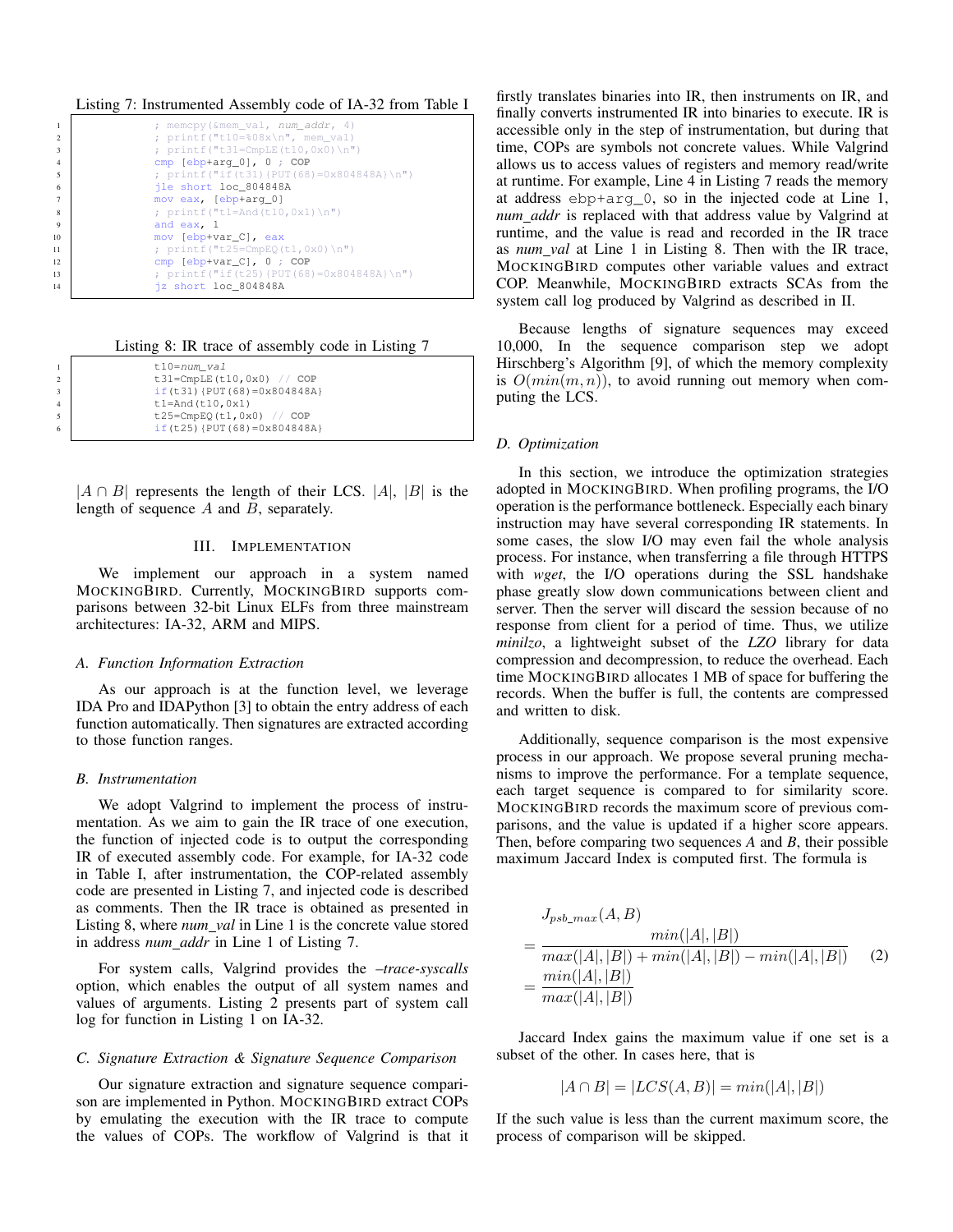Another mechanism is to compute entropy of each sequence. Low entropy indicates the sequence poses little information. So we abandon such sequences for comparison. In our implementation, we only filter sequences whose entropy is 0. In practice, the threshold could be defined as any meaningful value.

## IV. EVALUATION

We conduct empirical evaluation with MOCKINGBIRD: firstly, binaries compiled from different architectures are compared. Then, we compute the similarity of binaries with variant compiling configurations. Lastly, to test the upper capacity of MOCKINGBIRD, we compare binaries of the same code base but provide them with different inputs.

#### *A. Experiment Setup*

We evaluate our approach on three mainstream architectures: IA-32, ARM and MIPS. The experimental environment for IA-32 is a virtual machine with 2G RAM allocated, while for ARM and MIPS we emulate them using QEMU. Because of the limitations of the architecture, memory of MIPS environment is only 256M. IR traces are obtained in above guest environments with Valgrind, then analyzed in the host system, which is running on an Intel Core i5-2320 @ 3GHz CPU with 8G DDR3-RAM.

Table II presents the objects of the evaluations. The programs are all from open-source projects. With different compilers (gcc v4.7.3 and clang v3.0) and variant optimization levels (-O3, -O2 and -O0), overall 80 binaries are compiled for the three architectures. The principle to select test input is to trigger the main or common functions of each program. Test inputs used in the evaluations are listed in Table II as well.

## *B. Ground Truth*

Although the approach does not rely on debug symbols, to facilitate verifying results, we compiled all samples with the -g option to establish ground truth based on the symbol names. According to the symbol names, if the Rank 1 target function shares the same name with the template function, the match is correct. This process could be completed automatically.

Extra manual check is also needed because of function inlining and duplication. Function inlining resulting from code optimization removes the inlined functions from the target binary. The callee is inlined into caller to decrease function calling and improve efficiency. So signature of callee is involved in caller as well. For example, in template binary there exist a function *A* that calls function *B*, while in target binary the corresponding function B' is inlined into *A'* as *A'B'*. Thus, no matter the match is  $(A, A'B')$  or  $(B, A'B')$ , we treat it as a correct match. Function duplication copies functions in final binaries to ensure the jump distance from caller to callee is less than 0x1000 bytes to avoid a page fault. As the duplicated functions are exactly identical, if a match is two duplicated instances of the same function, it should be treated correct.

## *C. Effectiveness and Capacity*

*1) Experiments Across Architecture:* In this experiment, we aim to match all functions executed of the template binary *A* to those of the target binary *B*. Those two binaries are generated from the same code base, and therefore perform identical functionalities if given the same input, but are compiled on different architectures or with different compiling configurations. For each function executed in *A* (template function), we compute the similarities to functions in *B* (target function), finally gaining a list of target functions sorted by the similarity scores to the template function. The most similar match is at Rank 1. We then assess whether it is a correct match according to the Ground Truth.

We compile the 10 object programs for each architecture. Compiler is the gcc of each environment, and optimization option is -*O3*. Results are presented in Figure 1.

Except for the experiment of *siege* in ARM vs MIPS, the accuracy of all other comparisons are over 60%, and the average accuracy of all experiments is 77.7%. The accuracy of ARM vs MIPS is 80.3% on average, and the average accuracy of x86 compared to other architectures is 76.8%. Reasons leading to more differences from x86 to other architectures are as followed:

- *• Library function inlining*. On x86, gcc inlines simple and common library functions, such as *printf*, *strlen*, but compilers on AMR and MIPS don't. It inserts signatures of library functions to callers, which increases the length of sequence and decreases the similarity score. MOCKINGBIRD concentrates on user code, such optimization is a kind of obfuscation in some sense, which inserts junk data.
- *• Float point number processing*. On x86, float point numbers are processed with FPU stack, whose push and pop operations include condition comparisons and are indistinguishable from other COPs in VEX-IR. While for ARM and MIPS, they both have specific floating point registers. Thus, for binaries with float point number processing, results of ARM vs MIPS are much better than those comparing to x86. Typical example is *ffmpeg*. Its accuracy rate of ARM vs MIPS is 82.5%, while for x86 vs ARM, the rate is 68.5%, and for x86 vs MIPS, the accuracy is 74.2%. In other experiments, floating point operations are small parts of the whole execution, their side-effects on MOCKINGBIRD are limited.

In the three groups of experiments, *siege* gave the worst results of all on average, which is 61.2%, because of the differences of environments that include network connections, system configurations, etc. For *siege*, we limited test time of *siege* to 10 seconds, during which it constructed, sent packages and waited for responses. All above processes were instrumented by Valgrind, which gave extra overhead. On IA-32 with 2G RAM, *siege* received five responses in 10s, while for MIPS with 256M RAM, only receiving one response. Thus, performance of *siege* on different architectures influenced the results.

To our knowledge, Pewny et al. [19] propose the unique work on detecting similar code across architectures currently. Their approach is sensitive to CFG and segmentation of the basic blocks, which may be influenced by function inlining or the differences of architectures, while MOCKINGBIRD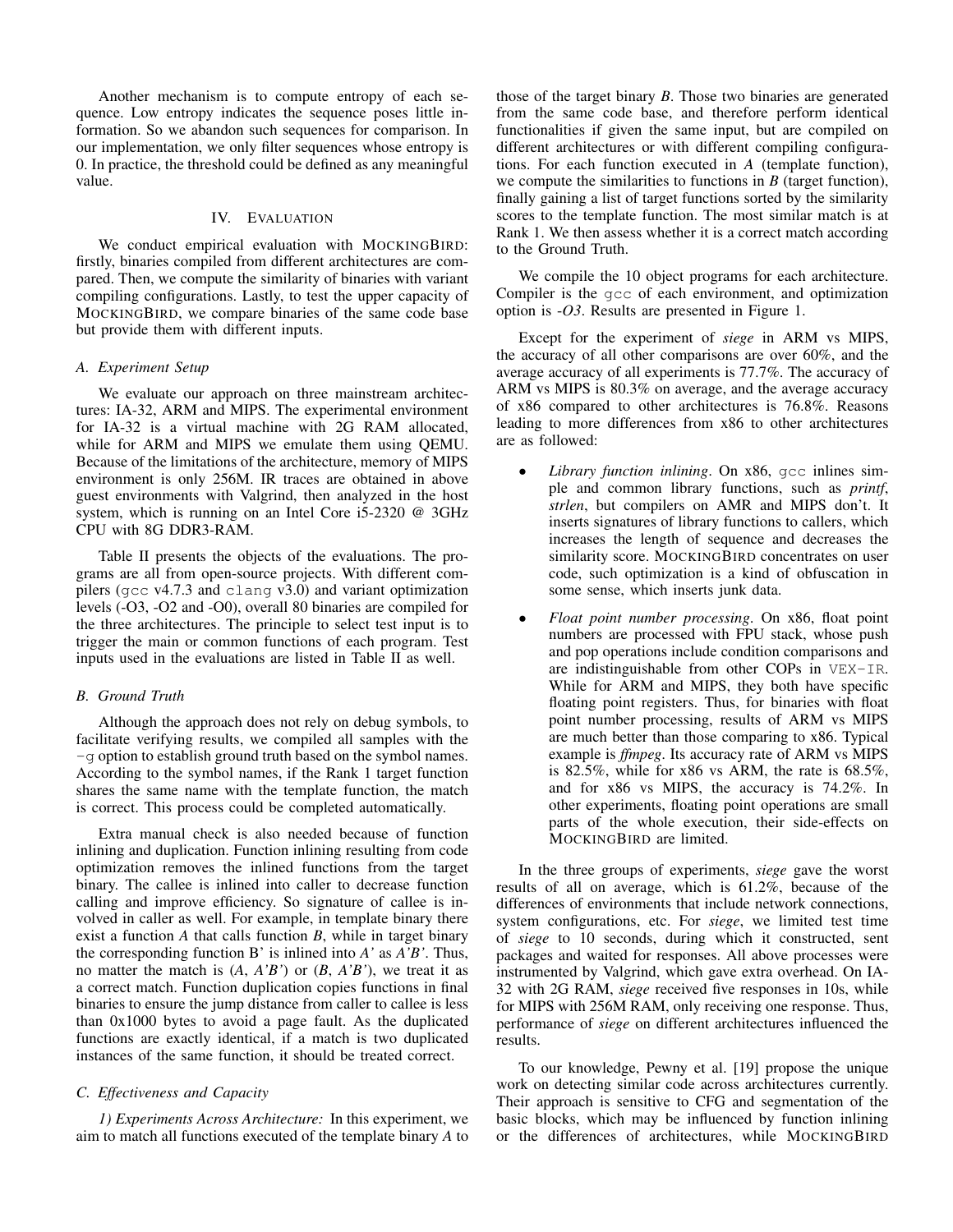| Program  | Version            | Description                                                                                   | Test Input                                                                     |
|----------|--------------------|-----------------------------------------------------------------------------------------------|--------------------------------------------------------------------------------|
| wget     | 1.15               | Multi protocols supported file retriever. GNU com-<br>mand line project.                      | wget http://ftp.gnu.org/gnu/wget/wget-1.13.tar.xz                              |
| gzip     | 1.6                | Data compression utility based on the DEFLATE<br>algorithm. GNU command line project.         | qzip sample.txt                                                                |
| lua      | 3.2.3              | Command line scripting parser for lua, a lightweight<br>scripting language.                   | lua hello.lua                                                                  |
| puttygen | 0.64               | Part of PUTTYGEN suit, a tool to generate and<br>manipulate SSH public and private key pairs. | puttygen -P sample.in -o sample.out                                            |
| curl     | 7.39               | Multi protocols supported data transferor with URL<br>syntax.                                 | curl -0 http://ftp.gnu.org/gnu/wget/wget-1.13.tar.xz                           |
| siege    | 3.0.1              | Http load testing and benchmarking utility.                                                   | siege -c3 -t10S www.sample address.com                                         |
| mutt     | 1.5.24             | Text-based email client for Unix-like systems.                                                | mutt -s "hello" user@domain.com <hello td="" world.txt<=""></hello>            |
| openssl  | 1.0.1 <sub>p</sub> | Toolkit implementing the TLS/SSL protocols and a<br>cryptography library.                     | openssl dgst -md5 file.txt                                                     |
| convert  | 6.9.2              | Command line interface to the ImageMagick image<br>editor/converter.                          | convert sample.png -background black -alpha remove sample.jpg                  |
| ffmpeg   | 2.7.2              | Audio and video recorder, converter.                                                          | ffmpeg $-i$ sample.avi $-vn$ $-ar$ 44100 $-ac$ 2 $-ab$ 192 $-f$ mp3 sample.mp3 |

TABLE II: Programs used in the experiments

relies only on semantics signatures. Hence the accuracy of MOCKINGBIRD outperforms the approach in [19]. For example, the accuracy (Rank 1) of *openssl* comparison (ARM vs MIPS) is 32.1% and 80.0% in top 100 in [19], while the rate of Rank 1 detected by MOCKINGBIRD is 82.1%.

*2) Experiments Across Compiling Configurations:* Previous experiments have shown the capacity of our solution to function matching if they are compiled for different architectures. Next, we evaluate how the choice of compilers and optimization levels affects the accuracy of our solution. For different compilers, we select gcc v4.7.3 and clang v3.0. While for comparisons of variant optimization levels, we only discuss the -*O3* case versus the -*O0* case. Because high optimization levels cover all strategies of lower ones. Take gcc as an example, -*O0* turns off all optimizations, -*O1* enables 40 strategies, -*O2* turns on another 34 flags, while -*O3* employs 10 new optimizations on the base of -O2. Overall, -O3 enables 84 optimization strategies, and -O0 enables none. So differences of binaries compiled with above two options are the largest.

Results of different compiler comparison on IA-32 are shown in Figure 2. Notice that the average accuracy rate is 82.8%, better than that across different architectures (77.7%). Take the case of *siege* as an example, the accuracy of comparison, which is 81.6%, improved remarkably compared to that in experiments across architectures (61.2%) because of the same environment (IA-32 2G RAM),

Comparisons of binaries compiled with different optimization levels were performed on IA-32 first. The average accuracy is 72.8%. The results also indicate that optimizations are main reasons resulting in function inlining. After manual checking, the ratio of inline functions of other experiments is only 2.45%, while for -O3 vs -O0, the rate is 13.3%.

Results for comparisons of different optimization levels across architectures are described in Figure 3. Effects of different optimization levels are small against MOCKINGBIRD. For comparisons between x86 and ARM, the accuracy of x86\_O3 vs ARM\_O0 is only 2.90% lower on average than x86\_O3 vs ARM\_O3. For x86 vs MIPS, the average difference is 7.03%.

The main reason leading to false positive in above experiments is the function inlining. Just like library function inlining, it enlarges lengths of signature sequences so as to introduce redundant data. After manual checking, we find the ratio of inlined functions that the factor of architecture introduces is 18.2%.

BLEX [6] and CoP [14] are able to detect similar binaries compiled with different compilers and variant optimization levels as well. BLEX mainly exploits read/write contents to search binaries, and ranked the correct match at Rank 1 in 64% of all queries. In comparison, the average accuracy of all experiments on IA-32 detected by MOCKINGBIRD is 82.8%. CoP is a tool based on symbolic execution. Although it achieved an average score of 88% when comparing x86 binaries of different optimization levels (-*O0* vs -*O2*), which is slightly higher than MOCKINGBIRD (83.1%), it cannot compare binaries across architectures.

*3) Experiments with Different Inputs:* The above experiments illustrate the true positive of MOCKINGBIRD. Next, we aim to measure the false positive produced. However, as long as given signature sequences of template and target binaries, MOCKINGBIRD returns lists of similarity scores. If the two binaries hold distinct semantics, it is difficult to judge whether the Rank 1 match is indeed correct or not. Besides, according to our user case which is understanding semantics of binaries by similarity detection, analysts have the prior knowledge of the target binary, including basic functionality (e.g. data compression, email client) and input format. It is meaningless to compare binaries with distinct semantics. So, in the following experiments, we merely compare binaries with similar semantics, which is to further test the capacity of MOCKINGBIRD.

We use *wget* to retrieve the same file through different protocols (http and ftp), respectively. Differences of the two executions are functions related to protocols, such as *http loop*/*ftp loop*, *gethttp*/*getftp*, etc. Other functions including initialization, local file writing are all the same. Results show wget\_http executed 60 functions overall after flitting, and 11 functions were http related. The precision compared to wget\_ftp is 63.3% (38 / 60), and the recall is 77.6% (38 / 49). For the 11 specific functions, their average similarity score is merely 0.245, while that of 38 true positives is 0.504, and for 11 false positives, the average score is 0.155. For those true positives, the difference of similarity score between Rank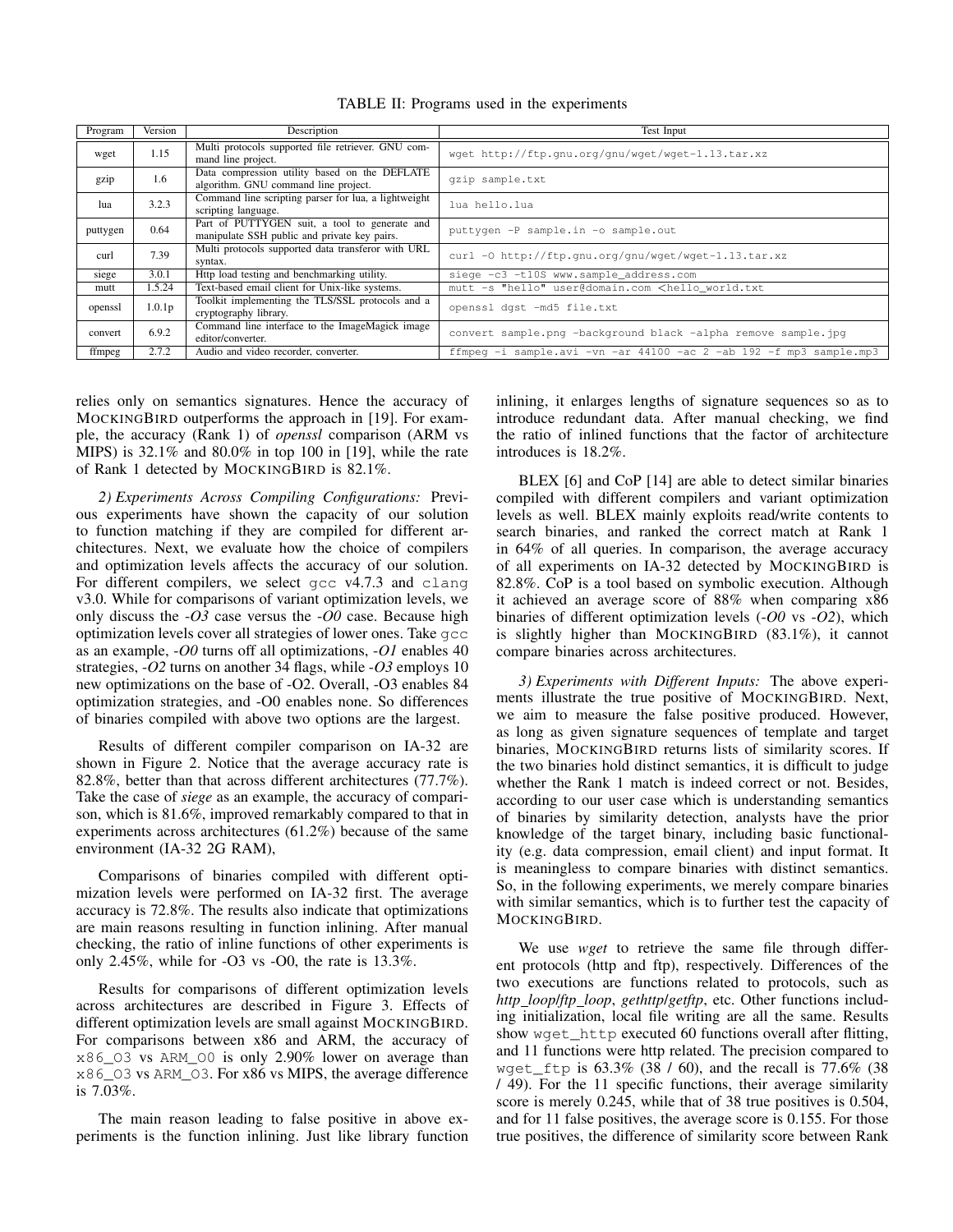





Fig. 1: Results of comparisons across architectures. The black bar represents the number of correct matching. The gray bar is the number of functions executed. The dot is precision of each experiment.



Fig. 2: Results of experiments of binaries compiled by different compilers (gcc vs clang) on IA-32

1 and Rank 2 is 0.211 on average. The difference of those 11 false positives is 0.014. The results indicates the confidence for a pair of match: *larger difference, more confidence*.

#### V. DISCUSSION

This section discusses the remaining challenges and possible future work of our system.

# *A. Scope of Application*

Since MOCKINGBIRD relies on determined runtime values of an execution, it is difficult to handle cases with randomized algorithms. For parallelized programs, the execution of each thread can be monitored to extract semantic signatures and compared for similarity scores. That is left as future work. Currently, MOCKINGBIRD is able to compare the same library functions of different programs, but the input for those functions should be identical. In the future, we plan to analyze binaries with symbolized input. Then signatures could be extracted from arbitrary template and target functions.

### *B. Robust of Semantic Signatures*

COPs and SCAs both have their own limitations. COPs cannot handle cases short of conditional operations (e.g., functions only with sequential structures). Meanwhile, they are vulnerable to control flow obfuscation, such as flattening CFG and opaque predicate, as such techniques insert massive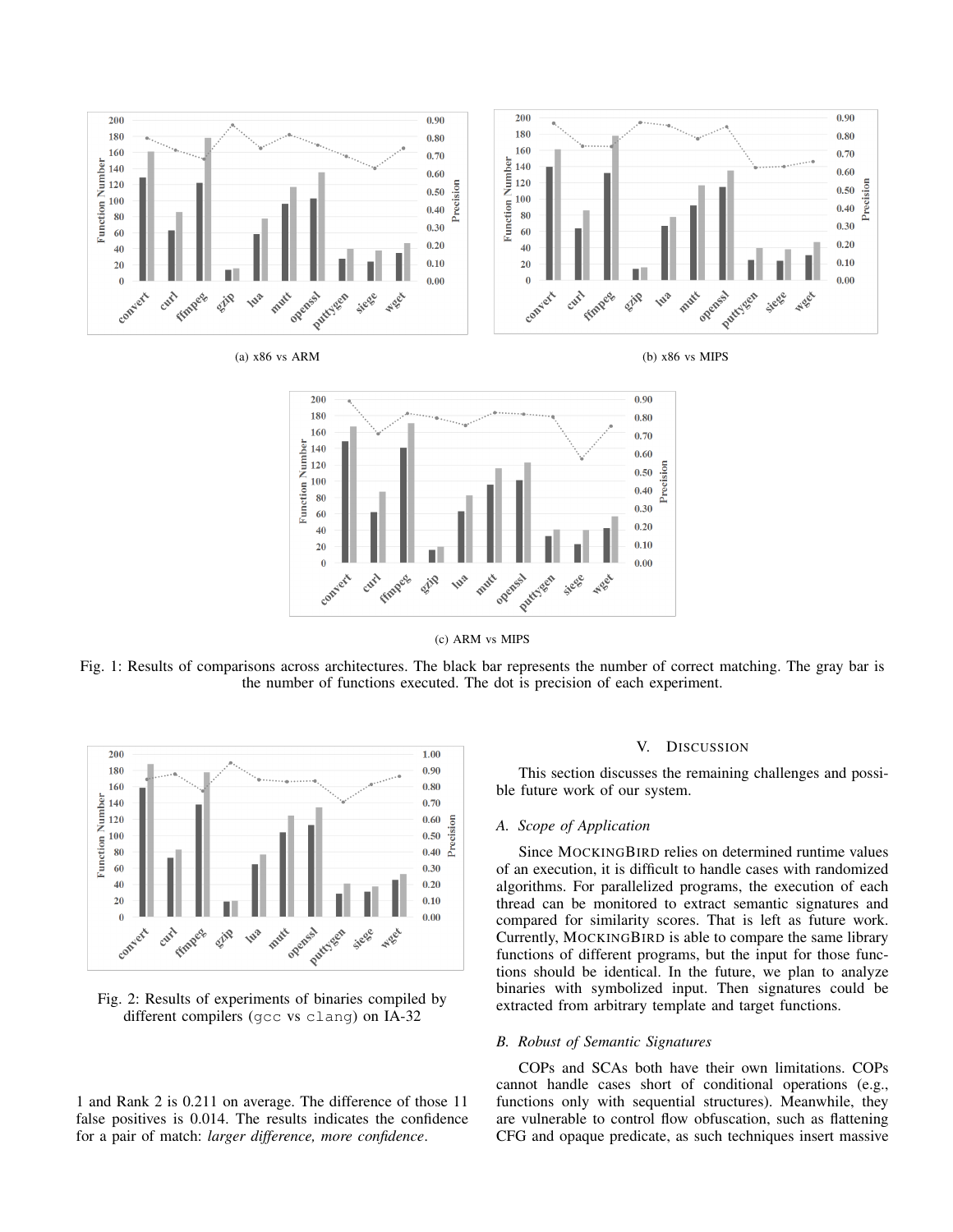

(a) x86 -O3 vs ARM -O0 (b) x86 -O3 vs MIPS -O0

Fig. 3: Results of experiments of different optimization levels across architectures

redundant comparison operations, making large differences in the two signature sequences and result in false positives. While [24], [7] introduce corresponding approaches of deobfuscation. it is better to deobfuscate target binaries first before conducting our test since MOCKINGBIRD aims to infer semantic information of binaries, not to employ deobfuscation. SCAs also have troubles in tackling cases with insufficient system calls, such as functions only with arithmetic operations. Thus, we adopt the hybrid semantic signatures to make the signature more robust.

#### *C. Dynamic Analysis Issues*

Dynamic analysis introduces more runtime information and are more robust against minor code variance. However, it suffers from issues of input construction and code coverage. For our test cases, analysts have the prior knowledge of binaries under test, including basic functionalities and input formats. So it is not a problem to construct legal inputs. Besides, we focus on locating functions with specific semantics, and therefore code coverage is not the primary problem. While in future work, techniques of concolic execution [15] and fuzzing testing [2], [20] could be introduced for specific input construction and higher code coverage.

#### *D. Dynamic Instrumentation Framework*

Valgrind is the most well-developed cross-architecture dynamic binary instrumentation framework currently. However, comparing to that for IA-32, its support for ARM and MIPS is insufficient. On one hand, the ARM instruction set is incomplete. For instance, SETEND sets the endianness bit in the CPSR on ARM. But this instruction is not supported by Valgrind. Since the instruction is usually adopted in some implementations of library functions (e.g. memcmp). Analysts could supply their own libraries without such instructions to Valgrind if they just aim to analyze user code. On the other hand, Valgrind is unstable for MIPS in outputting logs. It occasionally outputs incomplete IR traces. As a result, we have to run the analysis process repeatedly for complete results.

## *E. Performance and Scalability*

The instrumented code merely prints hard-coding IR statements. The overhead is low. Emulating IR traces and transmitting data dependences are both processed sequentially with time complexity of  $O(n)$ . The most expensive process of our approach is sequence comparison, whose time complexity is *O*(*mn*) and could not be reduced currently. To improve performance, in future, we plan to adopt MinHash, which aims to estimate Jaccard Indexes quickly. On that occasion, it is, therefore, not necessary to compute the intersection (LCS) and union of two sequences.

## VI. RELATED WORK

## *A. Code Similarity Detection*

Similar code (also known as cloned code) reflects the existence of code copying and pasting during software development process, minor modification or forking from the same code base. Identifying similar or duplicated code is a common requirement for software maintenance. Main applications of similar code identification include software plagiarism detection and code clone detection.

Roy et al. [21] defines similarity of syntax and semantics on source code. Syntax similarity is based on program text (e.g. code layout, comments), while semantic similarity is based on algorithm's functionality. To tackle the problem of syntactic similarity detection, many techniques have been proposed over the last decade. Among them, some tools such as DECKARD [11], CCFinder [12], and CloneDR [1] are quite well developed for locating source code level syntactic similarity detection. CCFinder does lexical analysis through source code tokens. CloneDR detects similar code by comparing similarity of Abstract Syntax Tree (AST). DECKARD also leverages AST, but it depends on feature vectors extracted from AST. Bertillonage [5] introduces methods detecting clone code in JAVA with names of classes, methods and interfaces, etc. McMillan et al. [16] leverage JDK API calls invoked in JAVA code to detect similar applications.

Much more complex cases exist in binary code similarity comparison because most syntactic information has lost for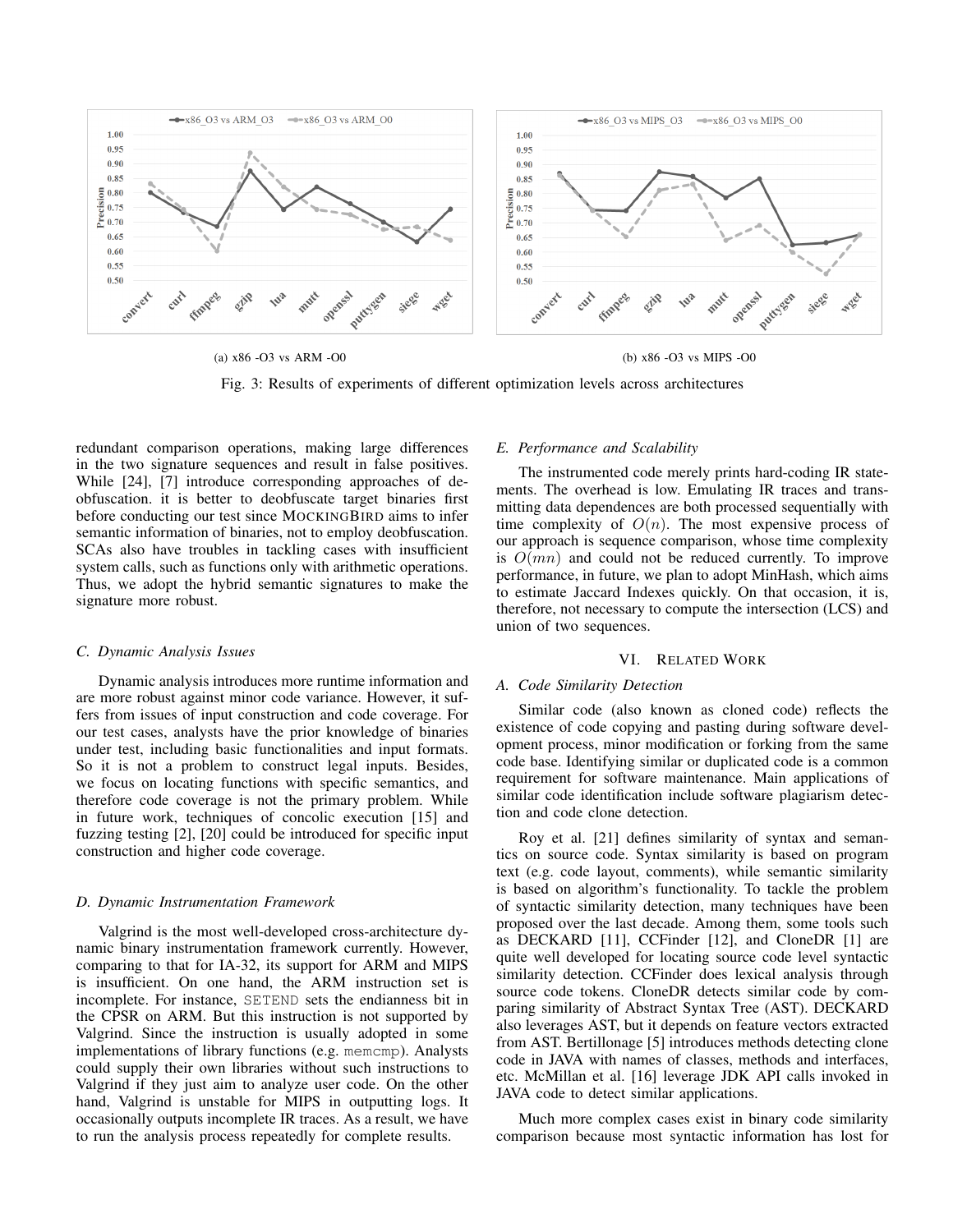binaries. Sæbjørnsen et al. [22] describe the first practical clone detection algorithm for binary executables. Their work extends an existing tree similarity framework to normalize assembly instructions and models structural information. Hemel et al. [8] employ data compression rate as a measure of the similarity. In [13], Khoo et al. combine *n*-grams with graphlets for structural matching. In [4], David et al. measure code similarity with edit distances between two functions.

Above approaches are able to detect similar binary code on syntax level, but they are generally infeasible to semantic detection. As compiler may produce variant binaries with different compiling options even with the same source code, detecting similar binaries is usually the problem of semantic similarity detection, which results in the popularity of semantic features. Jhi et al. [10] proposes to use core values as birthmark to detect software plagiarism. Zhang et al. [29] further developed the approach and discussed the problem of algorithm plagiarism. They point out that there exist critical runtime values, named core values, which are irreplaceable for all implementations of the same algorithm. However, to detect similar binaries compiled with different optimization options, it requires source code to extract core values. In [6], Egele et al. propose Blanket Execution (BLEX) for full code coverage to compare binary code. They leverage memory access and function calling as features, which are core values in essence. Unlike [10], [29], BLEX even have no process to refine those features. Luo et al. [14] and Zhang et al. [30] exploit symbolic execution to compare binary code similarity. They treat basic blocks (BB) as black boxes and represent output of BBs as functions of input. BBs are identical if their functions are equivalent, and similarity of functions are measured by the rate of clone BBs. However, there is no symbolic execution platform that can deal with multi-architecture binaries. So approaches based on symbolic execution are not able to detect similar binaries across architectures. In [19], Pewny et al. firstly proposed the approach to detect known bugs in binaries for different architectures via code similarity comparison. They use VEX-IR to unify representations of binaries, and extract semantic signatures by sampling with random input. With those signatures, similar BBs could be first detected then combined with CFGs, and the similarity of binaries is computed. As their approach requires information of CFG, it is sensitive to CFG variances. Our experiments show that both compilation's optimization options and architectures variations change CFGs. Thus their approach is not adaptive.

Code similarity detection is important for Android app analysis as well (e.g., app repackaging detection). In [28], the feature view graph of Android App is extracted as the birthmark. Wang et al. [25] detect Android App clone by counting number of times each variable used and defined.

## *B. Sequence Alignment and String Metrics*

Apart from Needeman-Wunsh [17], Smith-Waterman [23] is another algorithm to find subsequences locally in bioinformatics. It compares subsequences of all possible lengths to optimize the similarity measure. So it is suitable for cases that large parts are missing in sequences. Sequence alignment techniques are also widely used in similar code comparison. For core values [10], [29], LCS is adopted to align the core value sequences. Luo [14] treats CFG as sequences of basic blocks, and align the basic blocks to compute the similarity of CFG.

String metrics are used to measure the similarity between text strings and are used heavily on fingerprint analysis, plagiarism detection, etc. They could be combined to any algorithm to compare similarity of sequences. Besides Jaccard Index and Levenshtein Distance described above, Hamming Distance and Sørensen-Dice coefficient are popular as well. Hamming Distance requires the same length of two sequences and conducts exclusive-or (xor) operation on them directly. Sørensen-Dice coefficient computes the similarity of two samples as Jaccard Index does, while it does not satisfy the triangle inequality, and is considered as the symmetric version of Jaccard Index.

# VII. CONCLUSION

Understanding binaries via reverse engineering is a tedious task. In this work, we address the problem by automatic similar semantics comparison. We propose a semantic signature, which is composed of COP and SCA, to describe the binaries. The approach is implemented in a system called MOCKINGBIRD. Our evaluations show although representations of binaries are quite different because of variant architectures and compiling configurations, MOCKINGBIRD is more accurate than approaches based on similar semantics comparison. With the rise of programs cross-compiled for different architectures (e.g., Android on ARM, routers of MIPS), our approach can greatly assist understanding semantics of binaries for multiple architectures.

#### VIII. ACKNOWLEDGEMENTS

We would like to thank the reviewers for their insightful comments which greatly helped to improve the manuscript.

This work was supported in part by the National Key Technology Research and Development Program of China under Grants No.2012BAH46B02, the Major Program of Shanghai Science and Technology Commission under Grants No.15511103002, and the Research Funding Program of the Ministry of Education of PRC and China Mobile under Grants No. MCM20150301.

#### **REFERENCES**

- [1] I. D. Baxter, A. Yahin, L. Moura, M. Sant'Anna, and L. Bier. Clone detection using abstract syntax trees. In *Proceedings of the 6th International Conference on Software Maintenance (ICSM)*, 1998.
- [2] S. K. Cha, M. Woo, and D. Brumley. Program-adaptive mutational fuzzing. In *Proceedings of the 36th IEEE Symposium on Security and Privacy (SP)*, 2015.
- [3] R. Data. Ida pro disassembler. https://www.datarescue.com/idabase/.
- [4] Y. David and E. Yahav. Tracelet-based code search in executables. In *Proceedings of the 35th ACM SIGPLAN Conference on Programming Language Design and Implementation (PLDI)*, 2014.
- [5] J. Davies, D. M. German, M. W. Godfrey, and A. Hindle. Software bertillonage. *Empirical Software Engineering*, 18(6):1195–1237, 2013.
- [6] M. Egele, M. Woo, P. Chapman, and D. Brumley. Blanket execution: dynamic similarity testing for program binaries and components. In *Proceedings of the 23rd USENIX Security Symposium (USENIX Security)*, 2014.
- [7] F. Gabriel. Deobfuscation: recovering an ollvm-protected program.